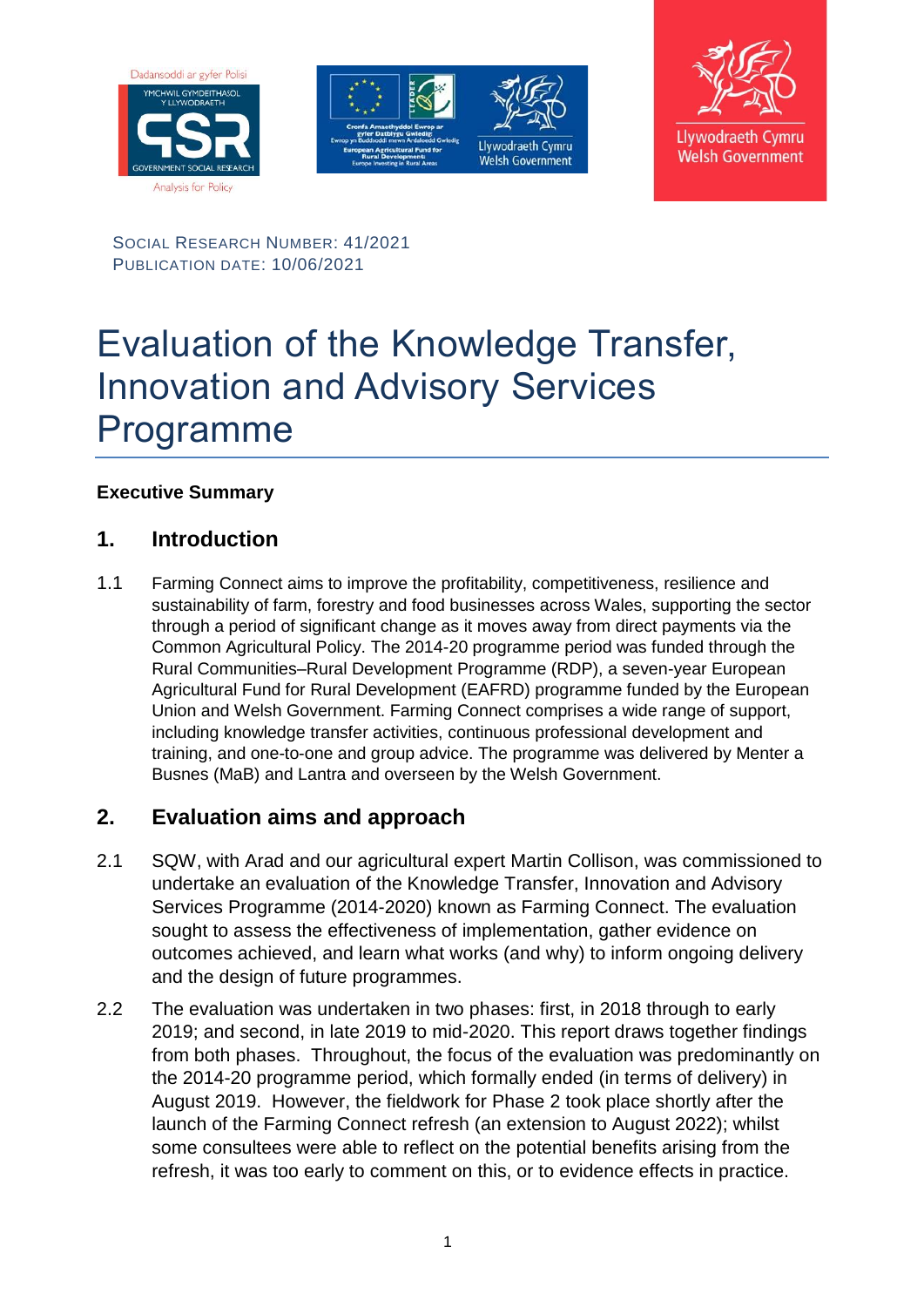2.3 In line with the Specification for the study from the Welsh Government, the evaluation adopted a theory-based and largely qualitative approach<sup>1</sup>. This included a series of in-depth longitudinal case studies covering 13 strands of Farming Connect activity (involving consultations with beneficiaries and delivery staff) to evidence outcomes and test the theory of change, regional focus groups with beneficiaries to check and refine emerging findings, and consultations with governance, management and delivery staff and with stakeholders. In addition, SQW undertook a desk-review of programme documentation and monitoring, and of social media data. Evaluation findings were presented to the Welsh Government and Farming Connect Strategic Advisory Board.

## **3. Key findings**

 $\overline{a}$ 

#### *What activities have been delivered to date, compared to expectations?*

3.1 Total programme expenditure over the 2014-20 contract period (to August 2019) was £25.72m, very close to budgeted spend of £25.73m. The programme performed well against target outputs for that contract, and offered a broad range of support, reflecting the differing needs, stages of development and preferred learning styles found across the farming sector. The programme is "well known" and "trusted" across Wales, and the longevity, stability and continuity of Farming Connect has been important.

*How intensively do farmers engage with the programme and progress through the offer, and what drives this?*

3.2 Significant effort went into registering new farmers into Farming Connect during the 2014-20 programme period to widen the programme's reach. However, there is now debate around whether the programme should continue to strive for wider reach, or now focus efforts on farmers who want to change; in Phase 2 of the evaluation, the weight of argument amongst consultees was towards the latter. There is also concern that for many, engagement with the Farming Connect offer can be relatively narrow and/or light touch: one quarter of those registered had not engaged<sup>2</sup> with any Farming Connect support, and around half of those who had engaged received support from only one of Farming Connect's three strands. Navigating the Farming Connect offer has been a challenge<sup>3</sup>. Development Officers play a critical role to encourage take-up and facilitate some farmers' journeys through Farming Connect, but beneficiaries expressed frustration with

<sup>&</sup>lt;sup>1</sup> Quantitative data gathering (e.g., via a telephone survey of beneficiaries) and counterfactual impact evaluation techniques were not within the scope of this assignment, as set out in the Welsh Government's Specification. Alongside this evaluation, the Welsh Government had planned to include Farming Connect beneficiaries in the wider sample for the Farm Practices Survey to allow for comparisons to be made between beneficiaries and nonbeneficiaries and inform the qualitative research. However, this survey work has not yet been undertaken by the Welsh Government.

<sup>&</sup>lt;sup>2</sup> i.e. engaged with one or more of Farming Connect's activities, rather than solely in receipt of Farming Connect materials (all registered farmers receive general information emails etc)

<sup>&</sup>lt;sup>3</sup> The Farming Connect refresh introduced measures designed to improve the ability of farmers to navigate the support, such as setting out clearer route(s) to follow through the offer and redesigning the website.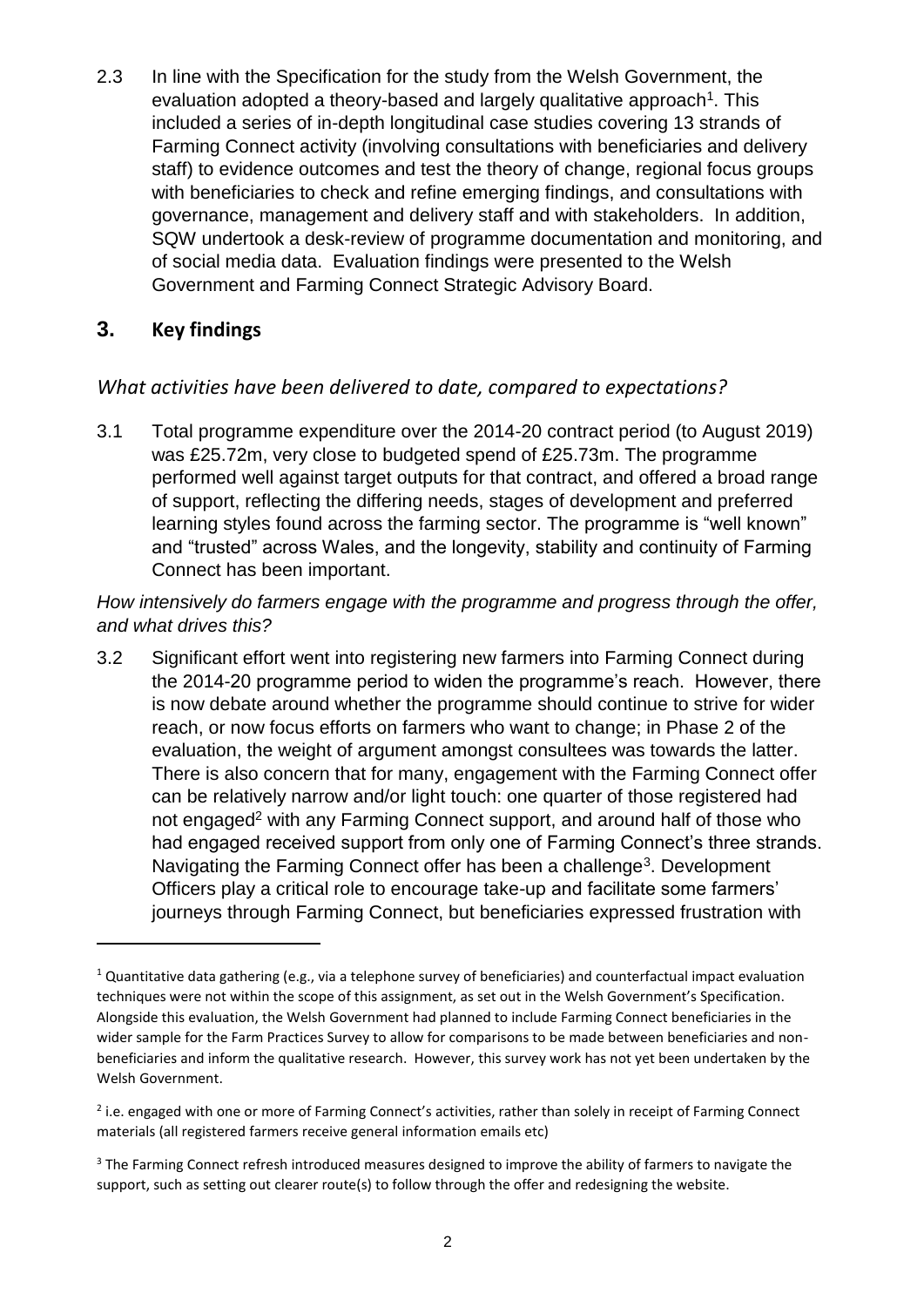the lack of a single point of contact within the programme. The broadness of Farming Connect is a strength, but more could be done to package, integrate and communicate the offer more effectively. Both farmers and external stakeholders suggested there was scope to provide more "personalised" and "holistic" support, with better integration of Farming Connect activities, informed by an effective baseline, alongside a more consistent approach to facilitation and "nudging" through the customer journey. This was necessary, in order to deliver "real impact" and an essential "step change" in the sector<sup>4</sup>.

#### *How effectively and efficiently is the programme being delivered, managed and governed?*

- 3.3 A number of aspects of Farming Connect were highlighted as good practice across both phases of the work. Crucially, the offer focuses on what needs to change, and why and how this can be achieved in a practical and cost-effective way. Features that have worked well include self-help and action learning approaches, encouraging beneficiaries to self-define goals "bottom up" to ensure a close fit with their needs and buy-in to the process, practical, farm-based learning and peer-to-peer support, and flexibility to adapt the focus of an activity in response to changing conditions and to suit the working patterns of those involved. Facilitation is important to provide structure, challenge and momentum, alongside input from high quality and "trusted" advisors/speakers to provide inspiration and expertise. Benchmarking has been demonstrated as a key driver of change in behaviour, particularly where this is undertaken in discussion with peers or facilitators.
- 3.4 There have been some delivery challenges, including reported variability in the quality and consistency of facilitators/advisers, the capacity of Development Officers, the use of training application windows, and managing the use of "time limited" support. Consultees also suggested there may be missed opportunities for farmers who want to push ahead; clearer pathways could be put in place for the most progressive farmers. There was also concern that farmer engagement with Farming Connect lacks clear focus and purpose for some participants, and assessment of farmer needs at the outset has been ad hoc and inconsistent<sup>5</sup>.
- 3.5 Programme management was found to have worked well throughout the evaluation, with a highly experienced and knowledgeable team in place. A strong emphasis on feedback and continuous improvement maximised the effectiveness of Farming Connect in real time, and the programme was actively managed in response to changing needs and conditions (as illustrated in the response to COVID-19). A substantial and positively received shift in governance arrangements over the last year included more private sector representation on the Strategic Advisory Board, in order to provide more strategic industry-led

 $\overline{a}$ 

<sup>4</sup> More recent efforts to create "progressive packages" of Farming Connect support, with campaigns running alongside inter-linked elements of support, are a welcome step in the right direction.

<sup>&</sup>lt;sup>5</sup> The programme has sought to address these issues in the refresh, by encouraging all beneficiaries to complete baselines (including business plans, benchmarking, animal health and nutrient management plans). This was perceived as a positive step forward by consultees.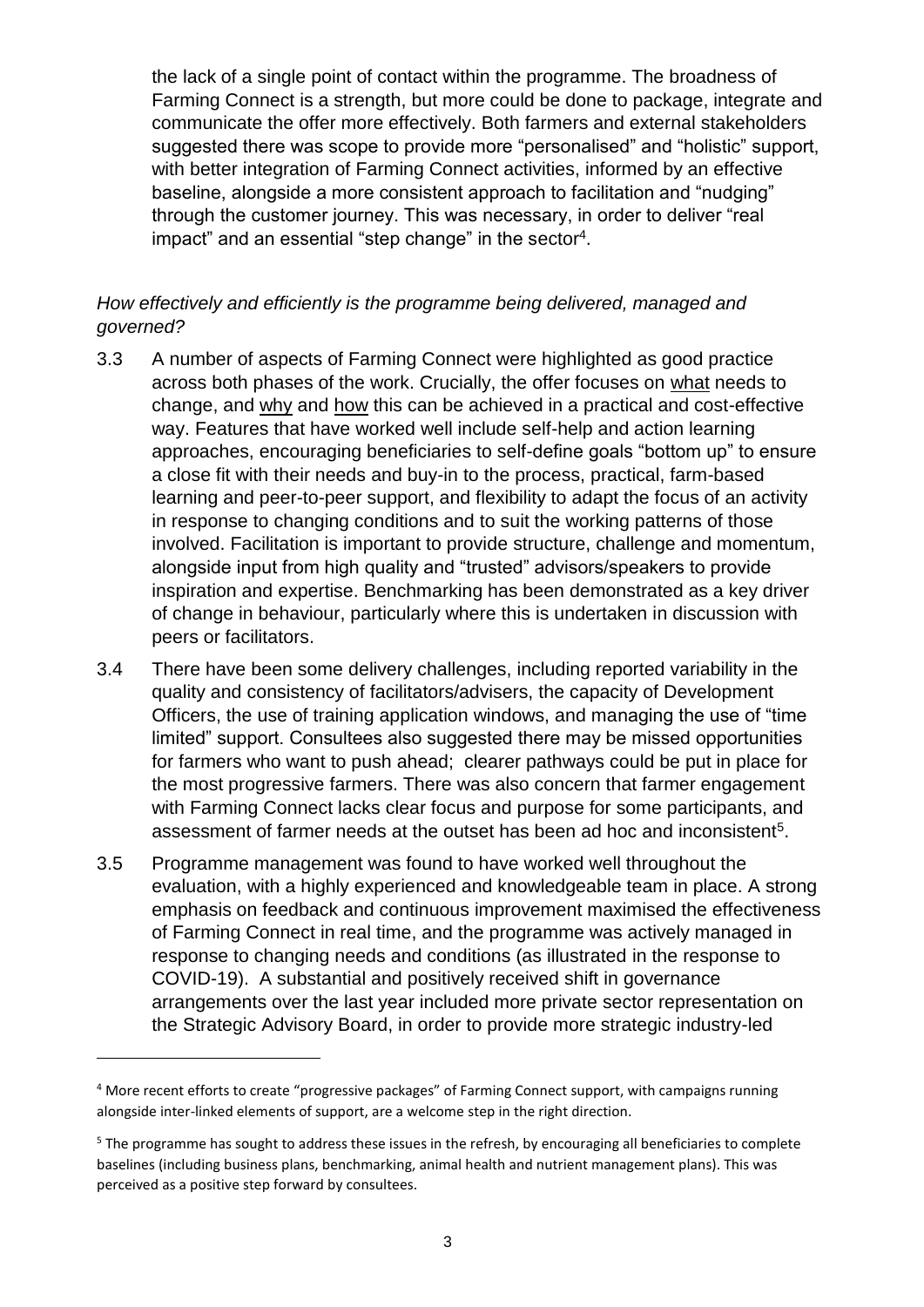challenge. Partnership working at an operational level has improved considerably over recent years, but there was scope to strengthen partnership working at a strategic level in terms of long-term prioritisation and planning.

*To what extent are changes implemented on farms, leading to intended outcomes and impacts?* 

- 3.6 The evaluation evidence demonstrated how Farming Connect had played a crucial role in creating the "foundations for change", with a substantial impact on personal outcomes such as changes in mindsets, attitudes, confidence and ambition, alongside improved skills and knowledge (both in terms of business and technical skills). These benefits led to changed management practices, and crucially to more informed and confident decision-making processes within businesses. Farming Connect also has a (recognised but often underappreciated) impact on the mental health of farmers and in strengthening networks in the farming community.
- 3.7 For many farmers, the support is leading to small scale, incremental changes over a long period of time. This reflects the fact that many very small businesses are capacity and resource constrained, so changes need to be affordable and manageable. It may also reflect the way in which engagement with Farming Connect (and navigation of the offer) and the definition of goals within many of the activities are farmer-led. We found that these marginal gains across many aspects of the business are helping to create more viable and sustainable enterprises in the longer term. There are also widespread benefits in terms of environmental impacts and animal health, notably in terms of reduced antibiotic and fertiliser use, sustainable resource management and biodiversity. In addition, for some of those involved, Farming Connect has had a more transformative impact on the business, for example, through significantly reducing costs, improving productivity/yields or diversification.
- 3.8 There was a consistent message from delivery staff, external stakeholders and beneficiaries that it is the *combination* of interventions, alongside the support of a Development Officer or mentor that really makes the difference in realising impact. Beneficiaries have taken a multitude of routes through the offering, making it difficult to observe patterns or comment on which routes are most effective. However, the evidence suggests that a combination of *both* peer-topeer group and one-to-one support is critical for many, as well as the more intensive aspects of Farming Connect (such as Agrisgôp and Agri Academy) that can make a real difference. This re-emphasises the importance of having a broad offer and being able to navigate it.
- 3.9 Development finance was highlighted as one of the most important barriers to implementation; and whilst this was not included in the original Specification for Farming Connect, it is an important factor hindering the delivery of the programme's goals. Other barriers to implementing change were time/capacity/firefighting issues within very small businesses, succession issues, and external factors such as markets, broadband provision and weather conditions. Some external stakeholders also argued that, whilst Farming Connect had led to behavioural and attitudinal changes, it is "trying to be all things to all people" and spreading the support too wide and thin –there is a concern that this dilutes the programme's impact.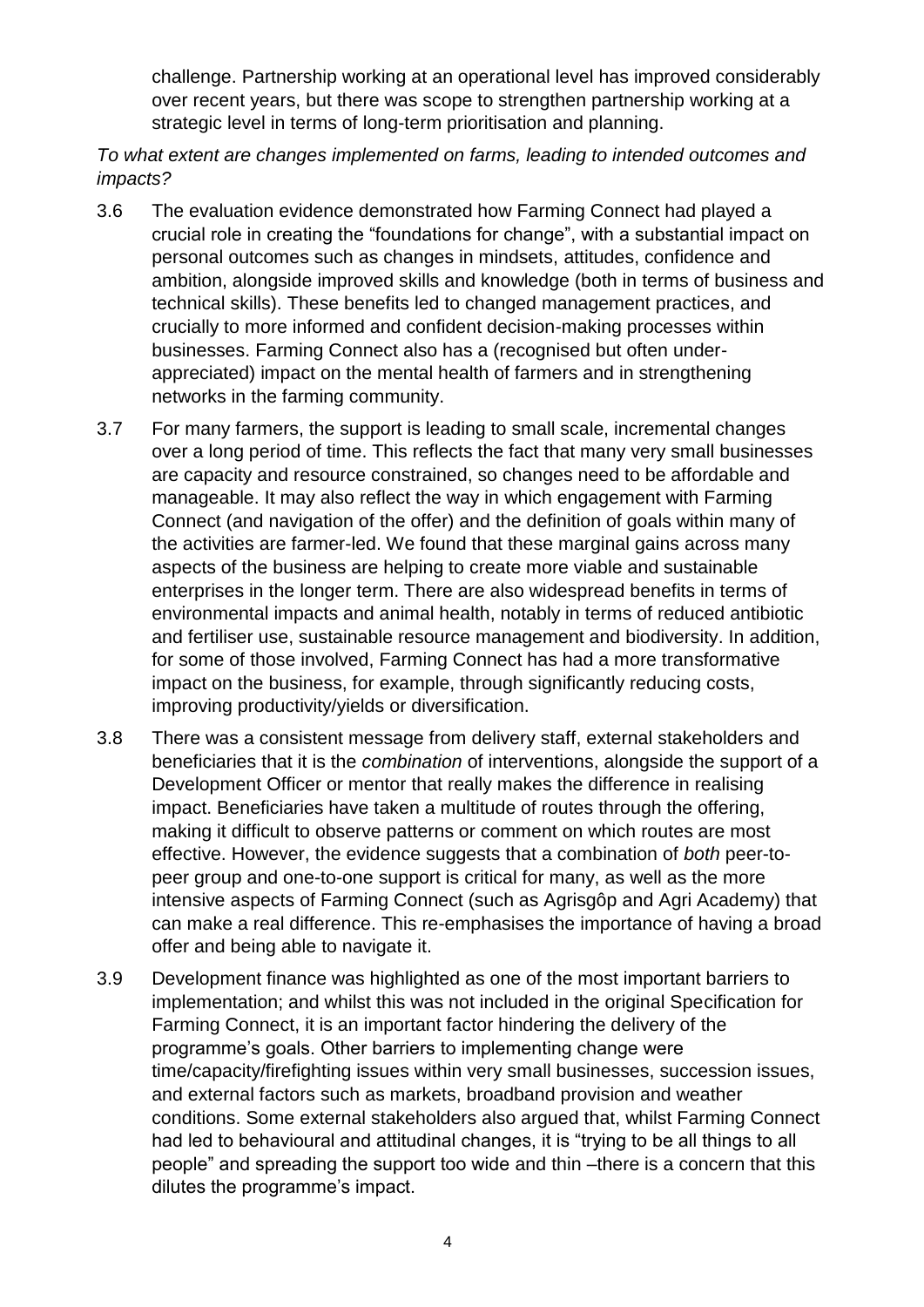3.10 Overall, Farming Connect appears to be delivering outcomes that would not have been achieved at all, or which would have taken longer, been lower quality or less sustainable, in the absence of the programme. Moreover, the contribution of Farming Connect compared to other internal or external factors is substantial – few beneficiaries consulted had made other changes in their business alongside Farming Connect support, and where they did so, this had made marginal or no contribution to the outcomes observed. The exception was grants, which were important in enabling farmers to implement change.

#### *What are the key lessons to inform ongoing delivery and design of future interventions?*

- 3.11 There was consensus across the various stakeholders and beneficiaries that support to help the farming sector adapt and remain competitive will be even more critical in the immediate future and beyond, and that the current programme provides a strong, and widely appreciated, platform for this. The findings of this evaluation do, however, raise some questions that we believe the Welsh Government and partners should consider in the design of future programmes.
	- **First, it would be helpful to clarify and focus Farming Connect's strategic priorities<sup>6</sup>**, particularly in the current context of Brexit and the speed at which the farming sector needs to adapt.
		- o This includes clarifying Farming Connect's role within Wales' agricultural innovation ecosystem, and how it is integrated with other public/private sector actors and interventions.
	- **Second, the programme should consider more formal and consistent partnership working and networking with private sector intermediaries<sup>7</sup>** to facilitate more effective 'supply-side' networking, reinforce Farming Connect's key aims, and encourage greater knowledge transfer across the wider farming community (notably those who engage with vets, banks, accountants etc, but not with Farming Connect directly). This should build on collaborative working with large animal vet practices which deliver Animal Health Clinics for Farming Connect, to ensure that engagement with intermediaries more broadly is planned and implemented strategically.
	- **Third, assess the feasibility of shifting the Farming Connect model towards a more personalised approach, with some degree of facilitated access** for farmers who are willing to change. This is not to say Farming

 $\overline{a}$ 

<sup>6</sup> To note, since the research was undertaken for this evaluation and the programme refresh, a new SAB and Chairman has been appointed and a long-term strategy for Farming Connect (taking into account Brexit and COVID-19) is under development.

 $<sup>7</sup>$  In addition to breakfast meetings held with intermediaries and flyers sent to feed merchants</sup>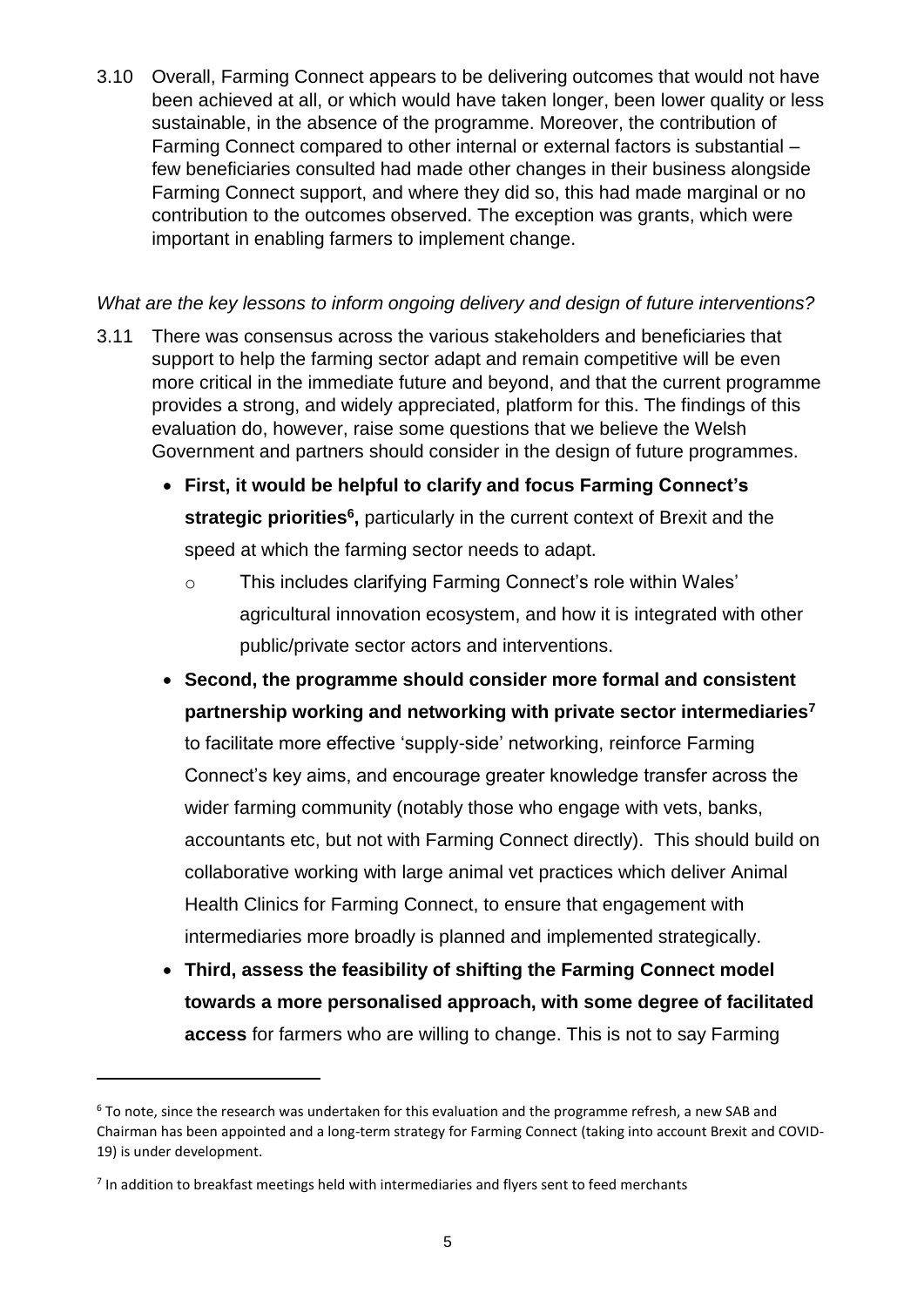Connect should cease to be universally available or focus only on the more "progressive" farmers, but the programme should consider more economical mechanisms where possible (informed by the apparently positive experience during COVID-19 of online delivery) for the "broad and shallow" aspects of support.

- **Fourth, there is scope - and evident demand from some farmers - to introduce more inspirational ideas and external challenge into the programme to really drive new thinking.** In this context, the programme should consider the balance between supporting the "traditional" farming sector to become more productive/resilient and enabling opportunities for new and innovative food production systems<sup>8</sup>.
- **Fifth, as Wales transitions out of the EU, a greater emphasis will be placed on "public good" outcomes, particularly in relation to the environment. The programme should consider strengthening and promoting its offer in this respect** (in conjunction with an industry wide push).
- **Sixth, strengthening the underpinning evidence base for Farming Connect,** including: targeted research to characterise non-participants and understand why they are not engaging with Farming Connect; strengthened data gathering within programme, particularly in terms of consistent and comprehensive use of baselines and monitoring progress against this; and undertaking programme-level quantitative impact analysis, via surveys and/or allowing for data-linking into national datasets to compare the performance of beneficiaries and non-participants over time.

 $\ddot{\phantom{a}}$ 

<sup>&</sup>lt;sup>8</sup> To note, since the research was undertaken there is evidence of the programme promoting innovation, for example, through the Diversification and Innovation Show in October 2019 which attracted 1,500 attendees. Whilst planning of the event took place during the evaluation period, the event itself was held after the evaluation period.